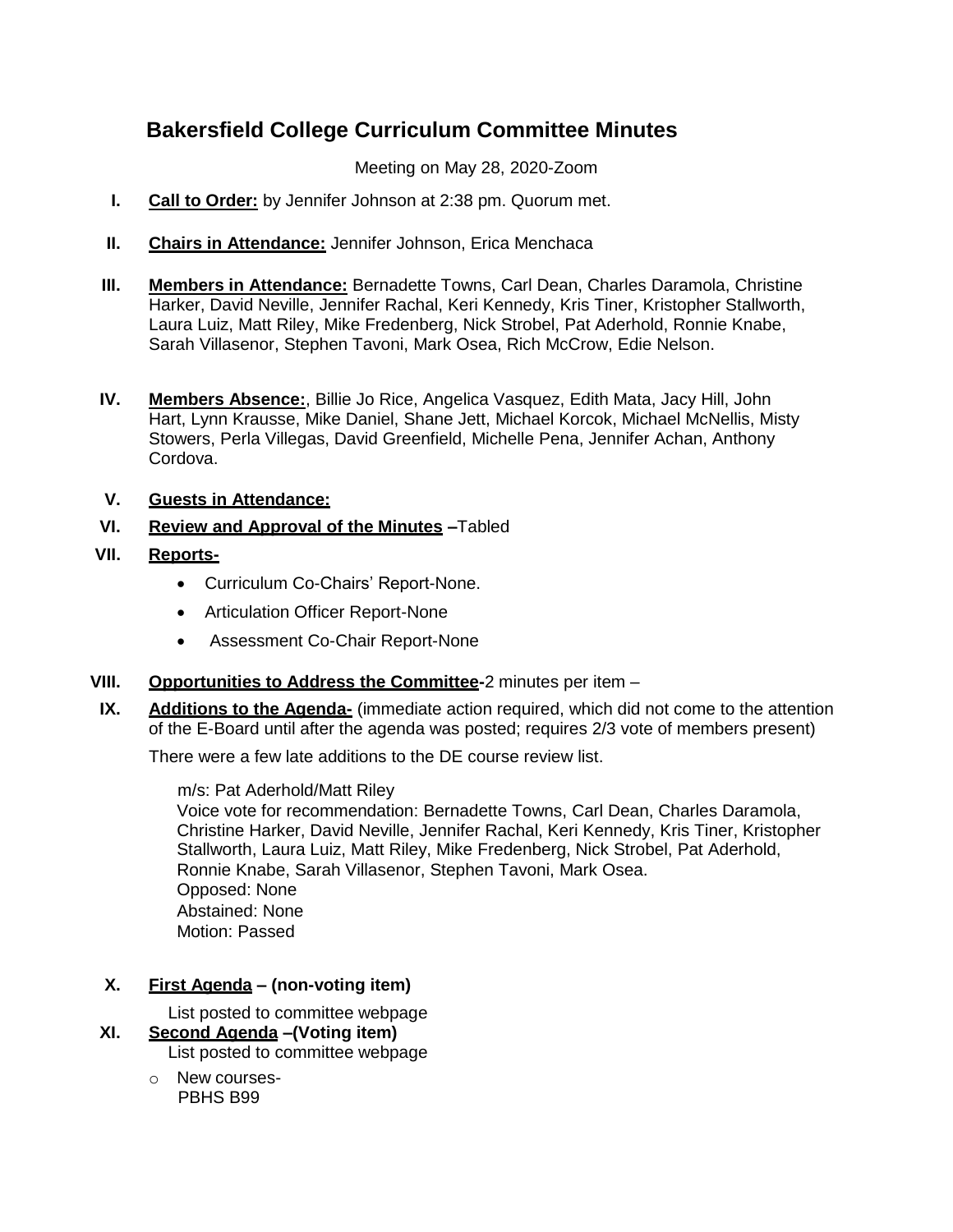#### m/s: Nick Strobel/Pat Aderhold

Voice vote for recommendation: Bernadette Towns, Carl Dean, Charles Daramola, Christine Harker, David Neville, Jennifer Rachal, Keri Kennedy, Kris Tiner, Kristopher Stallworth, Laura Luiz, Matt Riley, Mike Fredenberg, Nick Strobel, Pat Aderhold, Ronnie Knabe, Sarah Villasenor, Stephen Tavoni, Mark Osea. Opposed: None Abstained: None Motion: Passed

o New course requesting DE (Distance Education) as a method of delivery, the committee has considered the rigors of DE requirement and feels those courses meet the rigor. PBHS B99

m/s: Nick Strobel/Pat Aderhold

Voice vote for recommendation: Bernadette Towns, Carl Dean, Charles Daramola, Christine Harker, David Neville, Jennifer Rachal, Keri Kennedy, Kris Tiner, Kristopher Stallworth, Laura Luiz, Matt Riley, Mike Fredenberg, Nick Strobel, Pat Aderhold, Ronnie Knabe, Sarah Villasenor, Stephen Tavoni, Mark Osea. Opposed: None Abstained: None Motion: Passed

|                      | <b>DE Request starting Fall 2020</b><br>Form Used - No other changes made |                      |                   |                  |               |  |  |
|----------------------|---------------------------------------------------------------------------|----------------------|-------------------|------------------|---------------|--|--|
|                      | <b>Course Revisions</b>                                                   |                      |                   |                  |               |  |  |
| ACDV B95             |                                                                           | COMM B <sub>21</sub> | FIRE B3           | <b>INDR B20B</b> | <b>MCAG</b>   |  |  |
| ACDV B95             |                                                                           | COMM B <sub>21</sub> | FIRE B4           | <b>INDR B51</b>  | <b>MCAG</b>   |  |  |
|                      | AGBS B48WE                                                                | <b>CRPS B48WE</b>    | FIRE B5           | MCAG B10*        | <b>MCAG</b>   |  |  |
|                      | ANSC B48WE                                                                | ENGR B17L*           | FIRE B52D         | MCAG B11         | <b>MCAG</b>   |  |  |
| <b>ASTR B1*</b>      |                                                                           | <b>ENGR B19C</b>     | FIRE B6           | MCAG B12         | <b>MUSC</b>   |  |  |
|                      | <b>CHEM B11*</b>                                                          | <b>ENGR B45</b>      | FIRE B7           | MCAG B13         | <b>NURS B</b> |  |  |
| COMM B <sub>21</sub> |                                                                           | FIRE B1              | <b>FIRE B71A*</b> | MCAG B14         |               |  |  |
|                      |                                                                           | FIRE B <sub>2</sub>  |                   |                  |               |  |  |
|                      |                                                                           |                      |                   |                  |               |  |  |

#### o Special approval of courses requesting Distance Education–

m/s: Nick Strobel/Pat Aderhold

Voice vote for recommendation: Bernadette Towns, Carl Dean, Charles Daramola, Christine Harker, David Neville, Jennifer Rachal, Keri Kennedy, Kris Tiner, Kristopher Stallworth, Laura Luiz, Matt Riley, Mike Fredenberg, Nick Strobel, Pat Aderhold, Ronnie Knabe, Sarah Villasenor, Stephen Tavoni, Mark Osea.